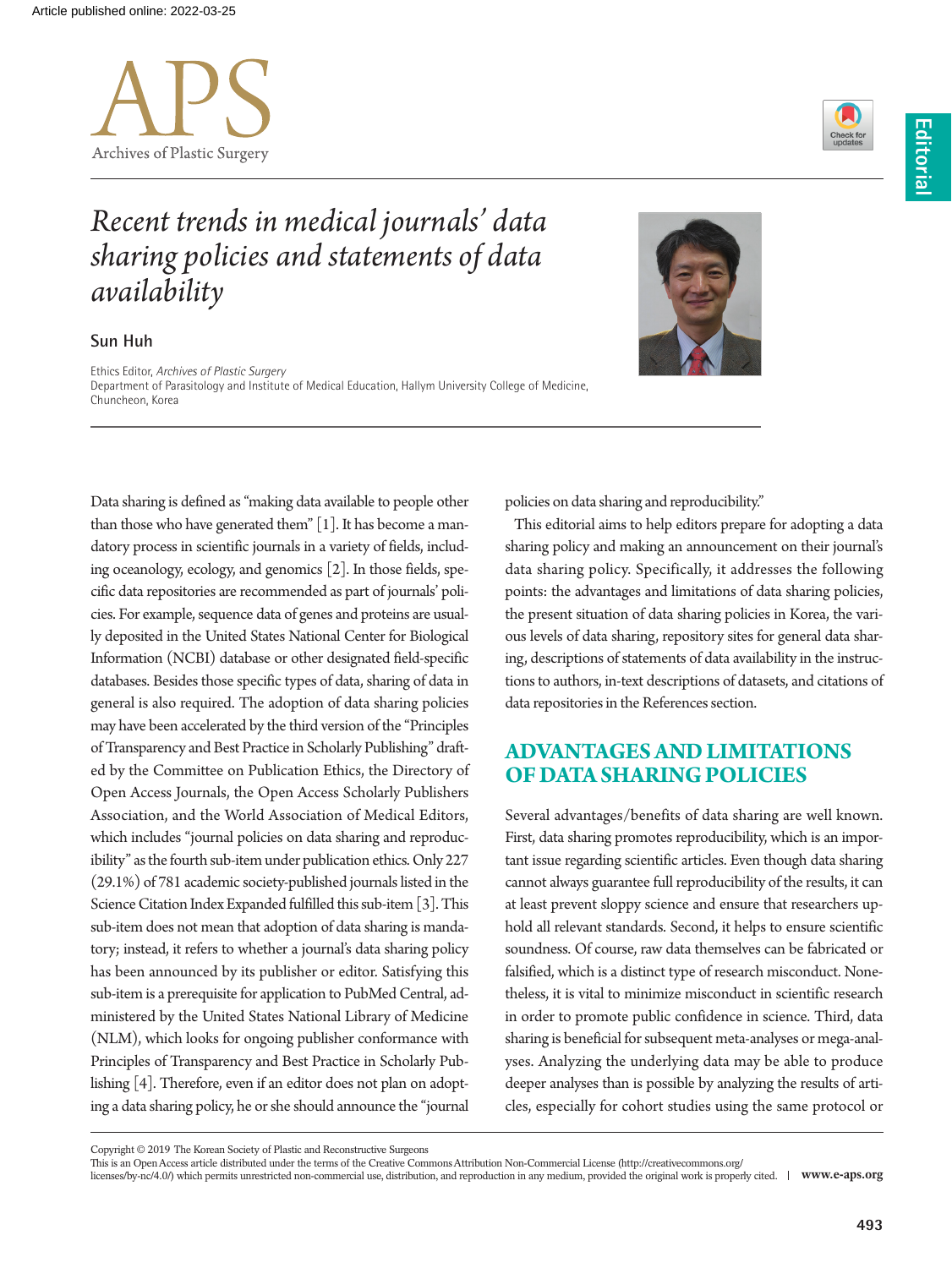randomized controlled studies. New concepts or conclusions can be produced from new analyses of data [5]. Fourth, data sharing can save resources by avoiding the need to regenerate the same data.

There is still scant evidence that data sharing promotes scientific development in clinical medicine. First, there are still only a few clinical studies that have used data sharing; second, ensuring a common data structure and consistency in the data has been a challenge; and third, no research design for sharing raw data has yet been established. In biomedical fields, it is mandatory to deposit DNA and protein sequence data in the NCBI database to publish articles. All data in the NCBI database is shared with all researchers in the world. However, it is still not mandatory to deposit clinical data. The International Committee of Medical Journal Editors (ICMJE) recently published Data Sharing Statements for Clinical Trials, which include the following requirement: "As of July 1, 2018 manuscripts submitted to ICMJE journals that report the results of clinical trials must contain a data sharing statement." This does not refer to mandatory data sharing, but instead means that authors must disclose the level of data sharing [6]. Therefore, it will be necessary to conduct further studies to determine the effects of data sharing in a variety of fields.

# **PRESENT SITUATION OF DATA SHARING POLICIES IN KOREA**

It is not known how many scientific journals published in Korea have adopted a data sharing policy. The only available data on the present situation were obtained from a survey conducted in Korea from December 2018 to January 2019, and can be summarized as follows: "Of the 100 respondents (from 100 journals), 13 stated that their journals had already adopted a data sharing policy. Harvard Dataverse (2) and Mendeley Data (1) were chosen by the journals as a repository sites. The strength of the policy was recommendation-only in 10 of those 13 journals" [7]. Editors who adopted this policy did so because it is an international trend. Data sharing policies remain uncommon in Korea.

# **LEVEL OF DATA SHARING**

The spectrum of data sharing can be classified as follows according to the level of data disclosure (Table 1) [8]. In a previous survey in Korea, only one journal had adopted mandated data sharing and peer-reviewed data [7,9].

# **PUBLIC REPOSITORIES FOR DATA TO BE DEPOSITED BY AUTHORS OR EDITORS/PUBLISHERS**

Data can be deposited on a journal's homepage after being submitted by the authors, or can be deposited into public repositories either by the authors themselves or by the editors/publishers. If an author deposits the data directly, the digital object identifier (DOI) of the data should be verified in the manuscript. If editors/publishers deposit authors' data in a repository after the acceptance decision, the DOI is added by the repository. There are more than 2,000 repositories in various subject areas that can be searched through the Registry of Research Data Repositories (https://www.re3data.org) or the Repository Finder (https://repositoryfinder.datacite.org/). Internationally known repositories for depositing general data are presented in Table 2. There is no general data repository in Korea yet.

# **HOW TO DESCRIBE THE STATEMENT OF DATA AVAILABILITY IN THE INSTRUCTIONS TO AUTHORS?**

An example from the *Journal of Educational Evaluation for Health Professions* (https://www.jeehp.org/authors/authors. php) is shown below:

#### Open data policy

For clarification on result accuracy and reproducibility of the results, raw data or analysis data will be deposited to a public repository, for example, Harvard Dataverse (https://dataverse. harvard.edu/dataverse/jeehp/) after acceptance of the manu-

| Table 1. Various standardized data sharing policy categories [8] |                                                |                             |                                    |                                                                |  |  |
|------------------------------------------------------------------|------------------------------------------------|-----------------------------|------------------------------------|----------------------------------------------------------------|--|--|
| Data sharing                                                     | Data availability<br>statement is<br>published | Data have<br>been<br>shared | Data have<br>been<br>peer-reviewed | Example                                                        |  |  |
| Encourages data sharing                                          | Optional                                       | Optional                    | Optional                           |                                                                |  |  |
| Expects data sharing                                             | Required                                       | Optional                    | Optional                           | <b>British Journal of Social Psychology</b>                    |  |  |
| Mandates data sharing                                            | Reauired                                       | Reauired                    | Optional                           | <b>Ecology and Evolution</b>                                   |  |  |
| Mandates data sharing and peer-reviews data                      | Required                                       | Required                    | Required                           | Geoscience Data Journal, American Journal of Political Science |  |  |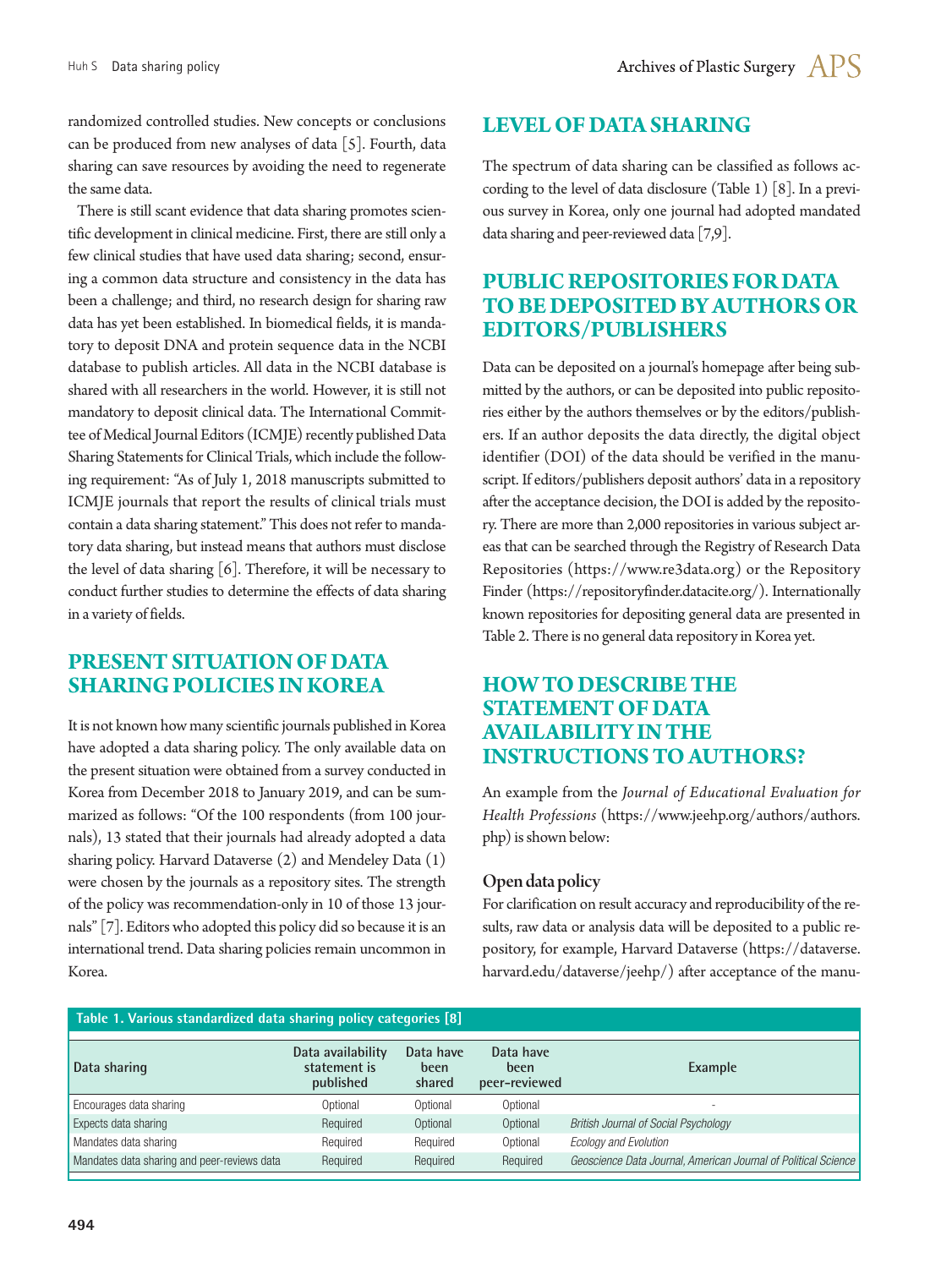#### **Table 2. List of generalist repositories**

| Repository name                                                             | Information on fees/costs                                                                                                                                                                          | <b>Size limits</b>                            |  |  |  |
|-----------------------------------------------------------------------------|----------------------------------------------------------------------------------------------------------------------------------------------------------------------------------------------------|-----------------------------------------------|--|--|--|
| <b>Dryad Digital Repository</b>                                             | \$120 USD for first 20 GB, and \$50 USD for each additional 10 GB                                                                                                                                  | None stated                                   |  |  |  |
| Figshare                                                                    | Upload files up to 5 GB more than any other free offering for academic data publishing (20 GB of<br>free private space to store research privately until the researcher chooses to make it public) | 1 TB per dataset                              |  |  |  |
| <b>Harvard Dataverse</b>                                                    | Free of charge, donation<br>Contact repository for datasets over 1 TB                                                                                                                              | 2.5 GB per file, 10 GB per dataset            |  |  |  |
| Open Science Framework                                                      | Free of charge                                                                                                                                                                                     | 5 GB per file, multiple files can be uploaded |  |  |  |
| Zenodo                                                                      | Free of charge<br>Donations towards sustainability encouraged                                                                                                                                      | 50 GB per dataset                             |  |  |  |
| <b>Mendeley Data</b>                                                        | Free of charge<br>Contact repository for datasets over 10 GB                                                                                                                                       | 10 GB per dataset                             |  |  |  |
| Available from: https://www.nature.com/sdata/policies/repositories#general. |                                                                                                                                                                                                    |                                               |  |  |  |

script. Therefore, submission of the raw data or analysis data is mandatory. If the data is already a public one, its URL site or sources should be disclosed. If data cannot be publicized, it can be negotiated with the editor. If there are any inquiries on depositing data, authors should contact the editorial office.

#### Clinical data sharing policy

This journal follows the data sharing policy described in "Data Sharing Statements for Clinical Trials: A Requirement of the International Committee of Medical Journal Editors" ([https://doi.](https://doi.org/10.3346/jkms.2017.32.7.1051) [org/10.3346/jkms.2017.32.7.1051](https://doi.org/10.3346/jkms.2017.32.7.1051)). Below is an example from *Archives of Plastic Surgery* (*APS*; [https://www.e-aps.org/authors/](https://www.e-aps.org/authors/authors.php) [authors.php](https://www.e-aps.org/authors/authors.php)).

### Data sharing

*APS* encourages data sharing wherever possible, unless this is prevented by ethical, privacy, or confidentiality matters. Authors wishing to do so may deposit their data in a publicly accessible repository and include a link to the DOI within the text of the manuscript.

Clinical Trials: *APS* accepts the ICMJE Recommendations for data sharing statement policy. Authors may refer to the editorial, "Data Sharing statements for Clinical Trials: A Requirement of the International Committee of Medical Journal Editors," in the Journal of Korean Medical Science [\(https://doi.org/10.3346/](https://doi.org/10.3346/jkms.2017.32.7.1051) [jkms.2017.32.7.1051\)](https://doi.org/10.3346/jkms.2017.32.7.1051).

# **HOW TO DESCRIBE DATA SHARING/AVAILABILITY IN AN ARTICLE?**

Description of data sharing/availability varies according to the journal. Three examples are presented below:

(1) Data sharing on the journal homepage without deposition in a repository, in *PLoS One* [10]

#### Associated Data

Supplementary Materials

S1 Table: Detailed characteristics of retractions from Korean medical journals indexed in the KoreaMed Database. (XLSX)

pone.0163588.s001.xlsx (45 K)

GUID: 08F2D81E-658C-43AE-8E5D-35929A6DFF06

Data Availability Statement

All relevant data are within the paper and its Supporting Information files.

(2) Data sharing in a repository to which the authors deposited the data, in *Journal of the Korean Medical Association* [11] Supplementary Materials

Supplementary materials are available from [https://doi.](https://doi.org/10.7910/DVN/X6CI4I) [org/10.7910/DVN/X6CI4I](https://doi.org/10.7910/DVN/X6CI4I), Harvard Dataverse.

(3) Data sharing in a repository to which the editor/publisher deposited the data after acceptance of the manuscript, in *Journal of Educational Evaluation for Health Professions* [12]

Data availability

Data files are available from Harvard Dataverse: [https://](https://doi.org/10.7910/DVN/T6WC1T) [doi.org/10.7910/DVN/T6WC1T](https://doi.org/10.7910/DVN/T6WC1T)

Dataset 1. Dichotomous data converted from raw data of the items used in the 2nd cycle of evaluation and accreditation of medical schools by the Korea Institute of Medical Education and Evaluation from 2007 to 2011.

Dataset 2. Content of the items used in the 2nd cycle evaluation and accreditation.

Supplementary materials

Supplementary materials are available from Harvard Dataverse: https://doi.org/10.7910/DVN/T6WC1T

Supplement 1. Audio recording of the abstract.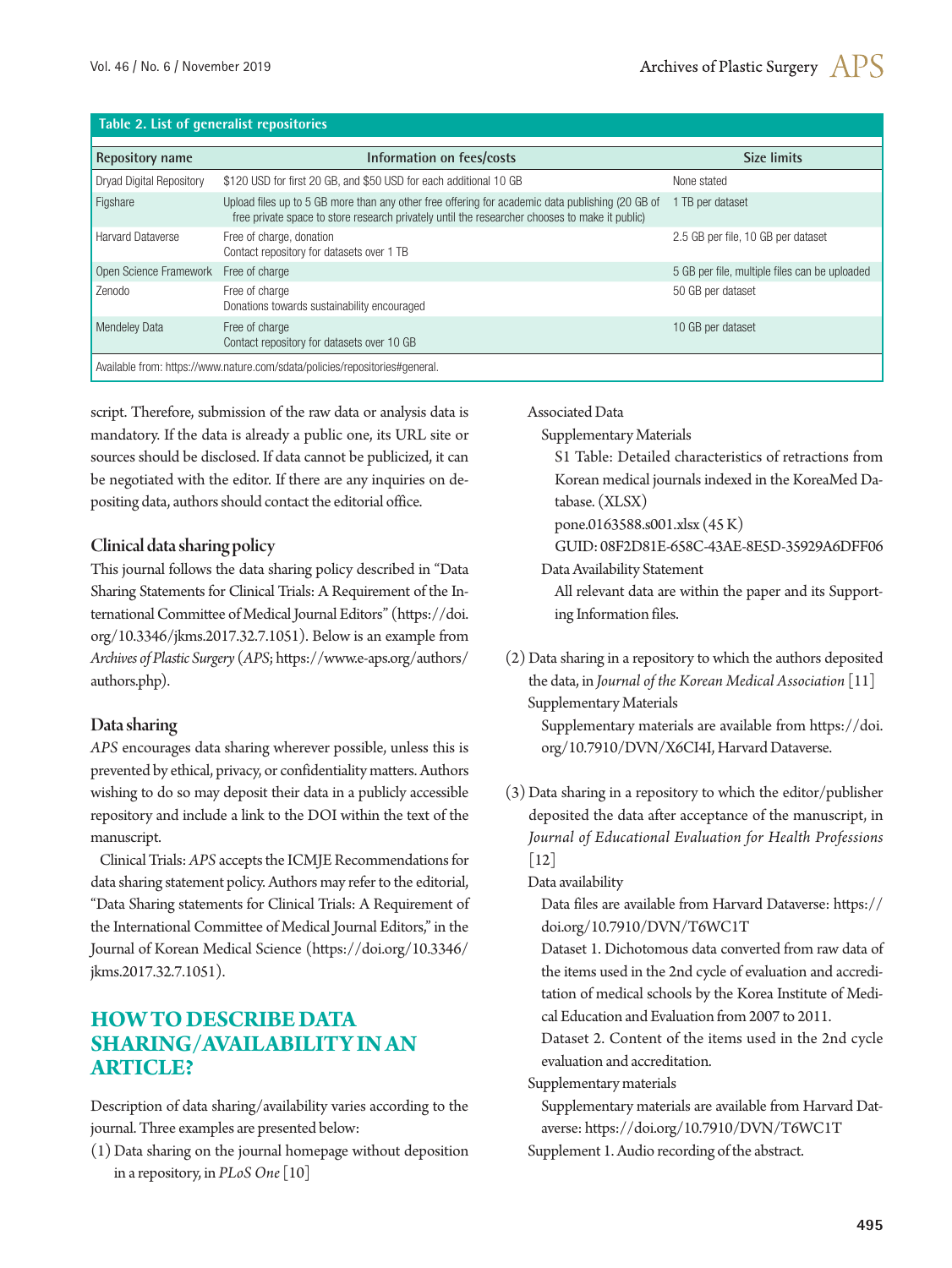In this journal, data were separately described from the supplementary materials. How best to distinguish between data and supplementary materials remains a challenge, as data can be included in the supplementary materials, and the converse is also possible.

In PubMed Central, data are listed in the section heading "Associated Data," as in the following example  $[13]$ :

Associated Data Supplementary Materials Supplement 1. Data files are available from [https://doi.](https://doi.org/10.7910/DVN/WBTRMW) [org/10.7910/DVN/WBTRMW](https://doi.org/10.7910/DVN/WBTRMW). Supplement 2. Audio recording of the abstract. jeehp-16-25-abstract-recording.avi (2.8 M) GUID: 8FAC4837-D07D-4728-9594-1D677C2B6BED

Editors could adopt any of the above descriptions. Alternatively, a new format can be introduced by the editor. Each editor should choose an appropriate description of data sharing/availability. It suffices for the readers to be able to access the data, although the description can be formatted in a variety of ways.

# **HOW TO PRESENT CITED DATA IN THE REFERENCES SECTION**

In the main text, any other data that are not included in the present article should be listed in the References section. Several different reference style formats exist, such as AMA (American Medical Association) style, APA (American Psychological Association) style, and NLM Citing Medicine. Below is the example of a reference according to NLM Citing Medicine, which is commonly used in biomedical journals [14]:

1. Lim S, Huh S. Goodness of fit of the items used in the 2nd cycle of evaluation and accreditation of medical schools by the Korea Institute of Medical Education and Evaluation based on the Rasch model [dataset]. 2019 [cited year month date]. In: Harvard Dataverse v.3 [Internet]. Cambridge, MA: Harvard College. Available from: [https://doi.org/10.7910/](https://doi.org/10.7910/DVN/T6WC1T) [DVN/T6WC1T.](https://doi.org/10.7910/DVN/T6WC1T)

Editors of Korean journals have recently begun to declare data sharing policies. Data sharing after publication is still not a mandatory provision in most biomedical journals in Korea that follow ICMJE policies. For editors, it is sufficient to understand how to announce their journals' data sharing policy and to indicate the level of sharing, how to deposit sharable materials into data repositories, and how to cite and describe data in their journals.

# **NOTES**

#### Conflict of interest

SH has been an ethics editor since 2012. He was not involved in the peer reviewer selection, evaluation, or decision process of this editorial. No other potential conflicts of interest relevant to this editorial were reported.

### ORCID

Sun Huh https://orcid.org/0000-0002-8559-8640

# **REFERENCES**

- 1. U.S. Department of Energy. EERE digital data management glossary [Internet]. Washington, DC: Energy Efficiency & Renewable Energy [cited 2019 Oct 16]. Available from: https://www.energy.gov/eere/funding/eere-digital-datamanagement-glossary.
- 2. Kim J. Overview of disciplinary data sharing practices and promotion of open data in science. Sci Ed 2019;6:3-9.
- 3. Cho HW, Choi YJ, Kim S. Compliance of "Principles of transparency and best practice in scholarly publishing" in academic society published journals. Sci Ed 2019;6:112-21.
- 4. U.S. National Library of Medicine (NLM). Publisher practices [Internet]. Bethesda, MD: U.S. NLM [cited 2019 Jul 5]. Available from: https://www.ncbi.nlm.nih.gov/pmc/ about/guidelines/#pubpract.
- 5. Longo DL, Drazen JM. Data sharing. N Engl J Med 2016; 374:276-7.
- 6. Taichman DB, Sahni P, Pinborg A, et al. Data sharing statements for clinical trials: a requirement of the International Committee of Medical Journal Editors. J Korean Med Sci 2017;32:1051-3.
- 7. Kim SY, Yi HJ, Huh S. Current and planned adoption of data sharing policies by editors of Korean scholarly journals. Sci Ed 2019;6:19-24.
- 8. John Wiley & Sons, Inc. Wiley's data sharing policies [Internet]. Hoboken, NJ: John Wiley & Sons, Inc. [cited 2019 Oct 16]. Available from: [https://authorservices.wiley.com/author](https://authorservices.wiley.com/author-resources/Journal-Authors/open-access/data-sharing-citation/data-sharing-policy.html)[resources/Journal-Authors/open-access/data-sharing-citation/](https://authorservices.wiley.com/author-resources/Journal-Authors/open-access/data-sharing-citation/data-sharing-policy.html) [data-sharing-policy.html](https://authorservices.wiley.com/author-resources/Journal-Authors/open-access/data-sharing-citation/data-sharing-policy.html).
- 9. Huh S. Establishment of an open data policy for Journal of Educational Evaluation for Health Professions, appreciation for invited reviewers, and acknowledgement of volunteers who made audio recordings. J Educ Eval Health Prof 2017; 14:37.
- 10. Huh S, Kim SY, Cho HM. Characteristics of retractions from Korean Medical Journals in the KoreaMed Database: a